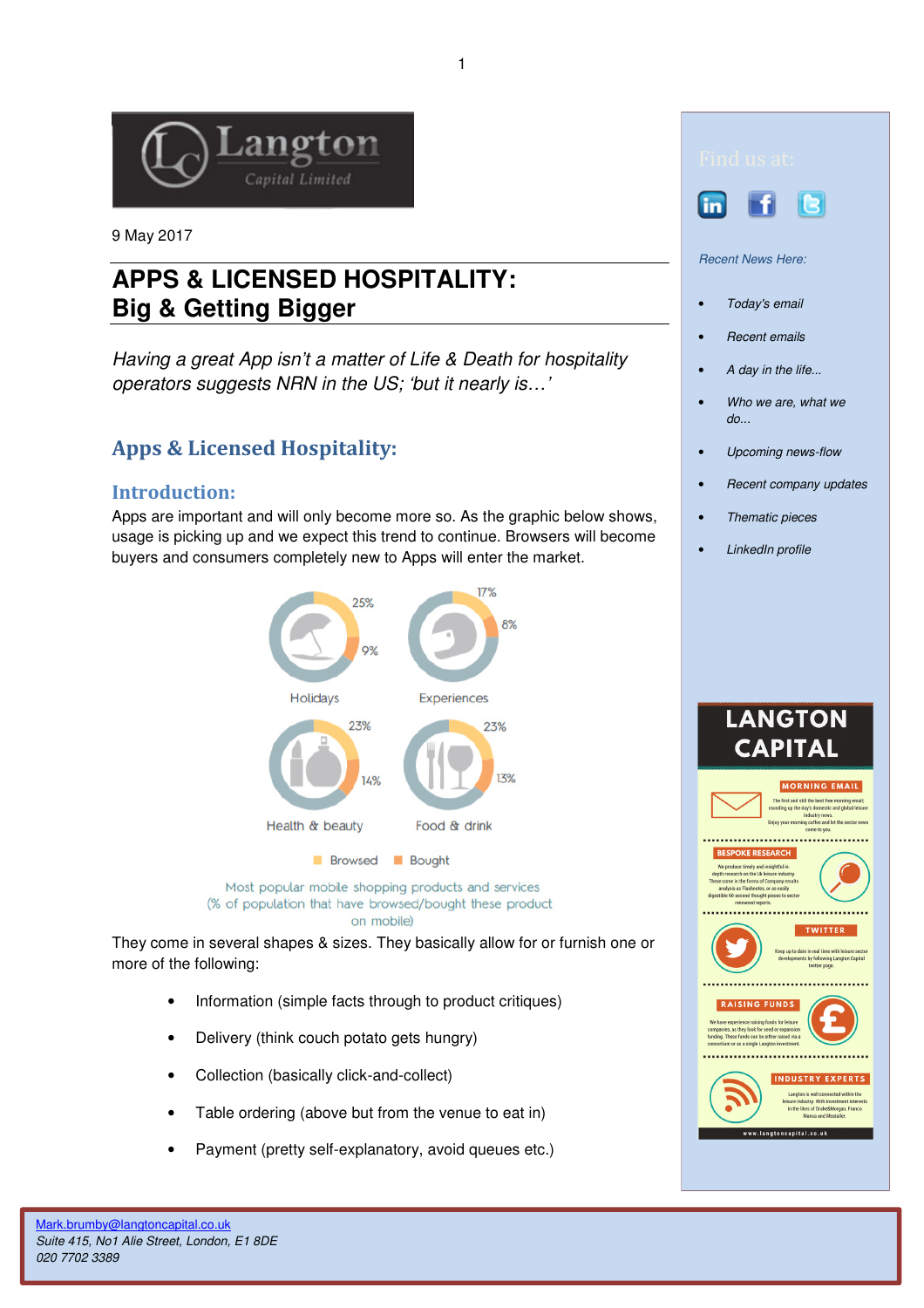Langton has been working in this area for some time. We'd love to hear from you. Whether it's a need, a comment or a solution, we'd like to be in touch.

The US is ahead of us. US journal NRN says the App phenomenon is **'arguably…one of the biggest, overall shifts in the way the industry interacts with consumers since the invention of fast food.'** 



The graphic above shows that the use of Apps in the US has mushroomed over the last couple of years & we expect this growth to continue.

Starbucks, for example, introduced its mobile ordering & payment App in 2015 and has struggled to deal with its success. Business Insider reports 'the crowds of customers waiting for their lattes and Frappuccinos have even started to discourage walk-in customers from entering stores.'

But extreme success should hardly be seen as discouraging.

Baristas may resent being pulled away from a physical queue to fulfil a virtual order but the trend towards mobile would appear to be firmly in place and Starbucks is said to be tweaking store layouts to free up space for pickups.

Starbucks is also reported to be considering adding App-only baristas at busy times and it may remove for-sale mugs and other incidentals to in order to sell more coffee.

In March 2017, the coffee giant announced that mobile ordered (click-and-collect) sales for its Q2 (to end-March) were up to 8% of transactions with mobile payments in total comprising 29% of US sales. The group is reported to be trialling a mobile-only site in its home city of Seattle.

#### First steps in the UK:

The UK is the leading country in Europe in terms of tech investment. Apps are being developed to cater for mobile ordering-and-click and collect is to be extended to hospitality & leisure.

JDW is first mover in pubs, Costa hopes to be operational this month.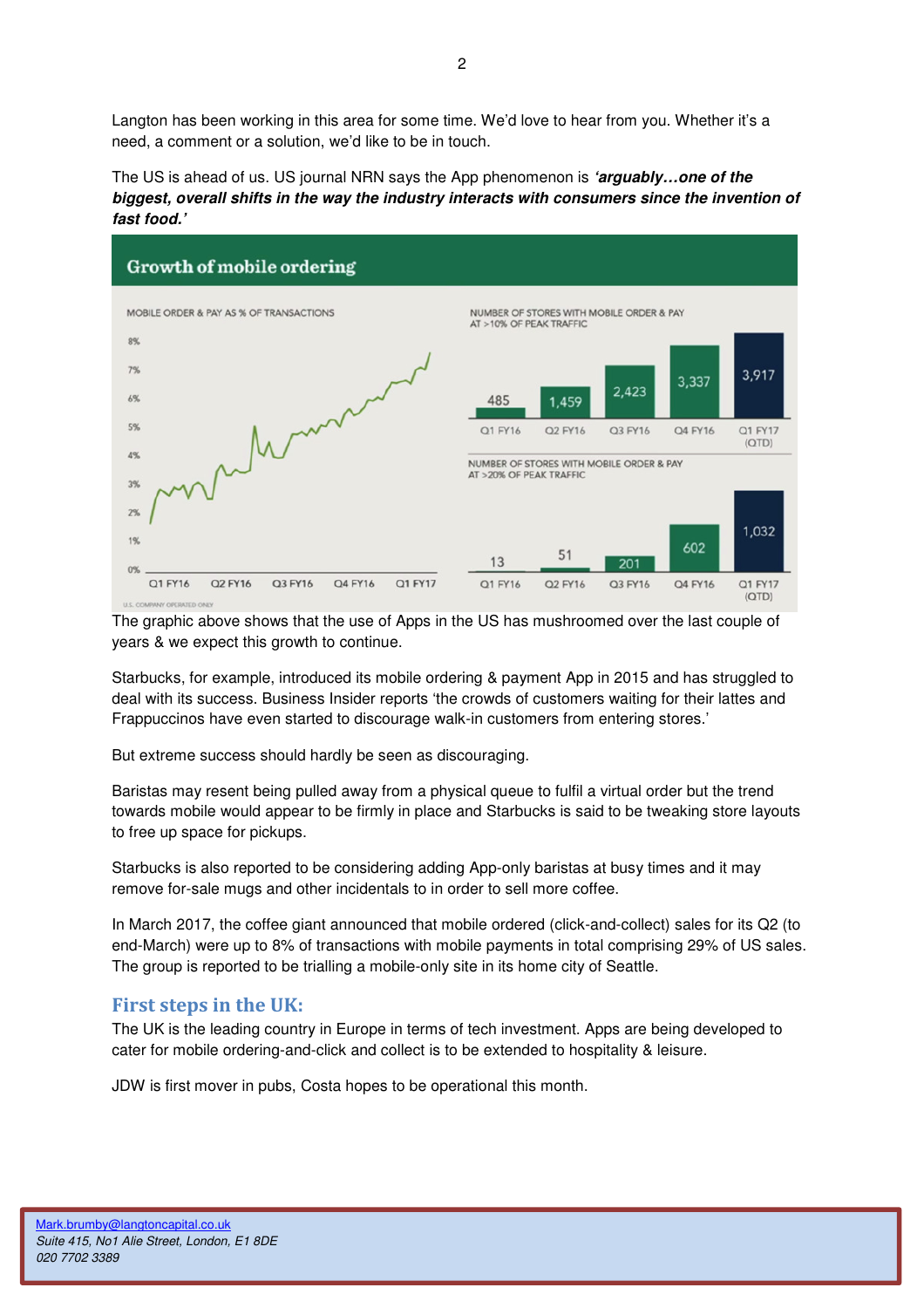JD Wetherspoon has recently introduced an App that allows customers to order and pay online. This has recently been selflessly road-tested by Langton in York (twice), in London (twice) and in Leeds and our findings, with specific references to the two experiences in York in mid-April, are set out below.

# Road-testing a functioning App:

York has two JDW pubs. You know who you are. The parties were for four people (soft drinks & hot meals,

total £34.94 over a lunchtime) and for six people (similarly cold drinks & hot meals, total £57.78 in the early evening).

- Downloading the App: Very easy. Even for me.
- Finding the venue: These Apps are intended, we believe, mostly to be used from table. Not least because you must input your table number and you won't know that until you find it the site & your seat.
	- However, should you wish to know where the nearest JDW is and peruse the menu, the App would work very well.
- Finding the meals on the App: OK but the meals are under heading types. There's a bit of scrolling around involved if you want to order salads, a grill, a burger and a pub classic. It's not a big problem.
- Paying: This is ahead of delivery. Not a problem. There shouldn't be any no-shows.
	- $\circ$  Inputting card details was straightforward. One niggle is that the pub takes AMEX but only has a 3-digit security code (OK for Visa & Mastercard but the AMEX code is 4-digit)
	- $\circ$  It does lack something along the lines of an idiot-proof 'you have now paid' feedback. Langton tried to pay twice on both occasions in York. It would have carried on hitting the 'pay' button but for the arrival of the drinks. That kind of proved that payment had gone through. Despite our best efforts to pay multiple times, we were only charged once.
- The delivery: Exceptionally quick. Drinks arrived after two minutes on both occasions. Food arrived after 10 minutes in the first York venue and after 12 minutes at the second (the second was the larger order).
- Food quality: Good.
- Staff interaction: Counter-intuitive that the more pleasant & knowledgeable staff tend to be those at the JDWs of this world, where they don't have tips built into the system. And we don't mean to imply that they are trawling for gratuities. The places where 12.5% is automatically added onto the bill sometimes feature waiters & waitresses who seem to consider themselves to be too good to be working in the venue that's employing them. For some reason in my notes here I have reference to a 'dozy strumpet' encountered at another venue. Unnamed.
- Staff feedback: Langton took the opportunity to grill the staff.
	- o Are many people using the App? Yes, more and more.
	- $\circ$  Any drawbacks? Not really. Locals queueing at the bar see staff pour drinks and walk them to table. They get a bit annoyed.

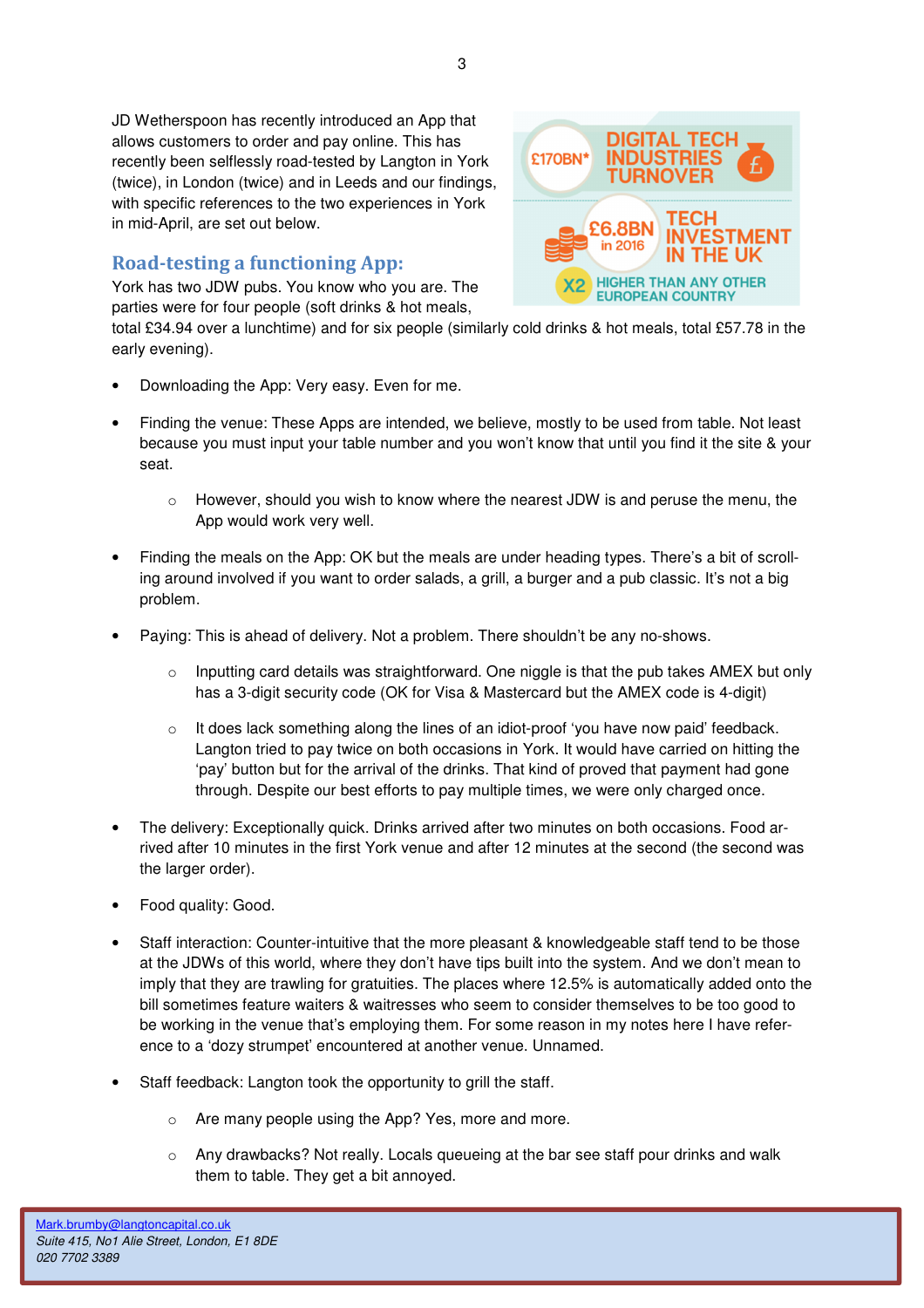- $\circ$  Langton comment: It does speed things up. Table turn must be improved. This will only be an issue in busy pubs, of course, but at both venues visited our table was re-seated before we were halfway to the door.
- Overall: Worked well, speeded things up. No bad debts, no fumbling for change or cards, no manning the tills, no queueing to pay; what's not to like.
	- o JDW has beaten the crowd to market.
	- o Starbucks (not the same industry, more grab-and-go) also has an App.
	- o Costa wants one by May.
	- $\circ$  But there won't be room on the average phone for 200+ Apps, we'll need a couple of consolidators. Think Booking.com or TripAdvisor for the F&B sector.

# Apps: they didn't used to exist. but they do

#### now…

Customers, observers, analysts etc. seem to agree that Apps are big & getting bigger. They are here to stay. They are (at least they will become) a necessity rather than a luxury:

- NRN in the US reports it's not much of a stretch to suggest that 'having an effective digital strategy is a matter of life or death for restaurant chains in 2017.'
- In the US, Panera Bread reports that 26% of sales are via digital orders. Heavier digital stores are growing sales more rapidly than those with a lighter exposure
- Chipotle says digital sales are up 53.5% Q1 on Q1 last year
- Starbucks has said it has so many digital orders flooding in that it struggles to deal with them at busy times
- McDonald's is to expand mobile order and payment to all 14,000 of its U.S. locations by the end of this year. CEO Steve Easterbrook said Apps could generate sales for years & be more important that the introduction of a new product.
- Domino's in the US has seen digital sales increase by 30% over 3yrs.
- NRN says that Apps boost take out spending. Whether they are unearthing eaters who would otherwise have gone hungry or are changing the business of existing customers is unclear. It may be a bit of both. Analysts NPD say that Apps are boosting casual dining spend. NRN says 'even at casual-dining chains, takeout is an increasingly important element. It's the only traffic in that business that's growing.'



Having a great App isn't a matter of Life & Death for hospitality operators suggests NRN in the US; 'but it nearly is…'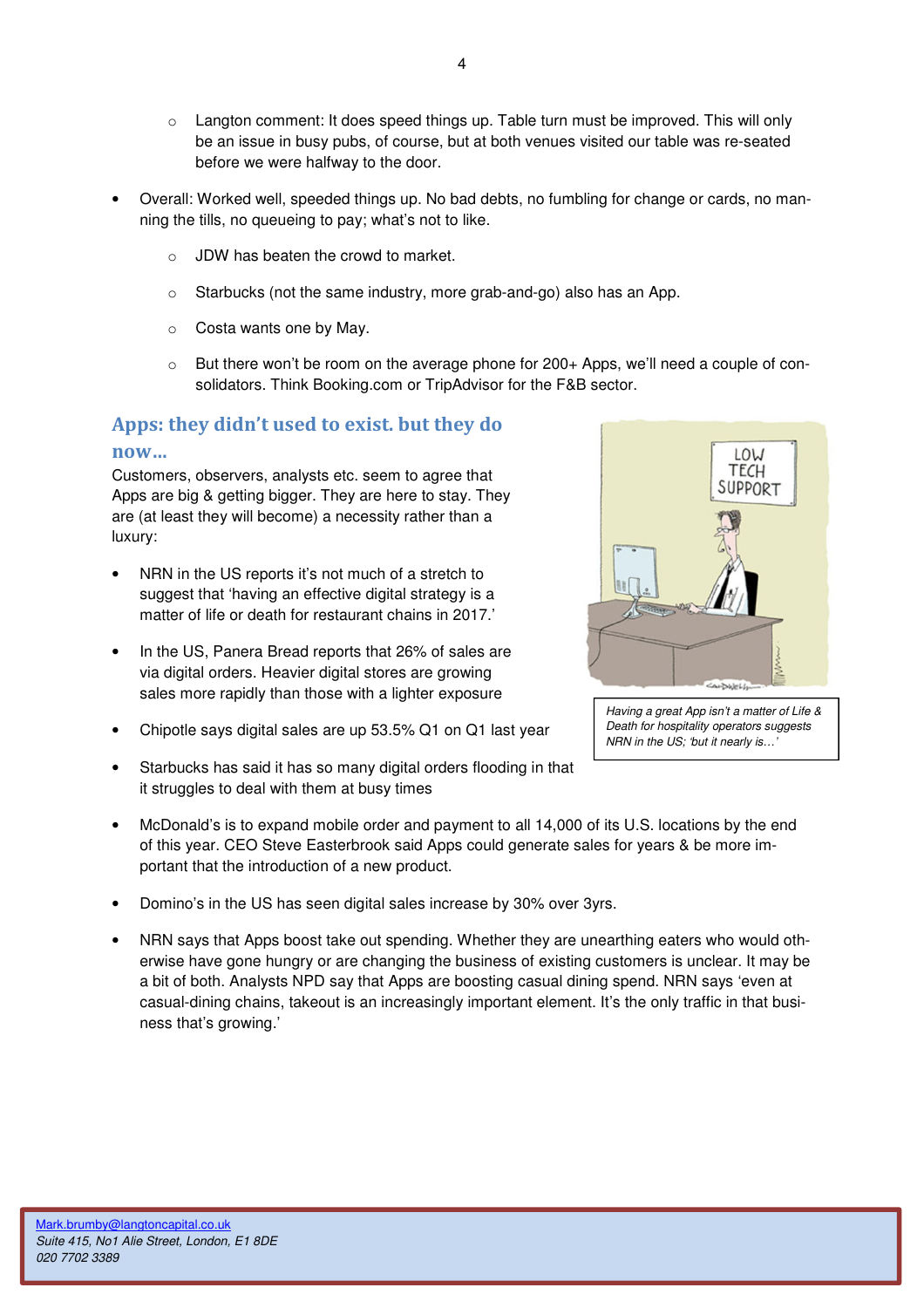## Aggregators matter.

The big boys (think McDonald's, Starbucks, Costa, JD Wetherspoon and a handful of others) can maybe go it alone; but how many Apps do customers really want to have cluttering up their phones?

NRN reports that most individual restaurants 'simply don't get enough habitual business to warrant valuable space on consumers' mobile phones.' A single App for multiple operators (as mentioned above, think hotels.com, TripAdvisor etc.) makes sense.





• But even here, TripAdvisor, Booking.com and Hotels.com have abrogated the need for would-be customers to have individual Apps for Hilton, Marriott, Holiday Inn, Starwood, Hyatt, Mandarin Oriental, Sofitel, Best Western and all the rest.